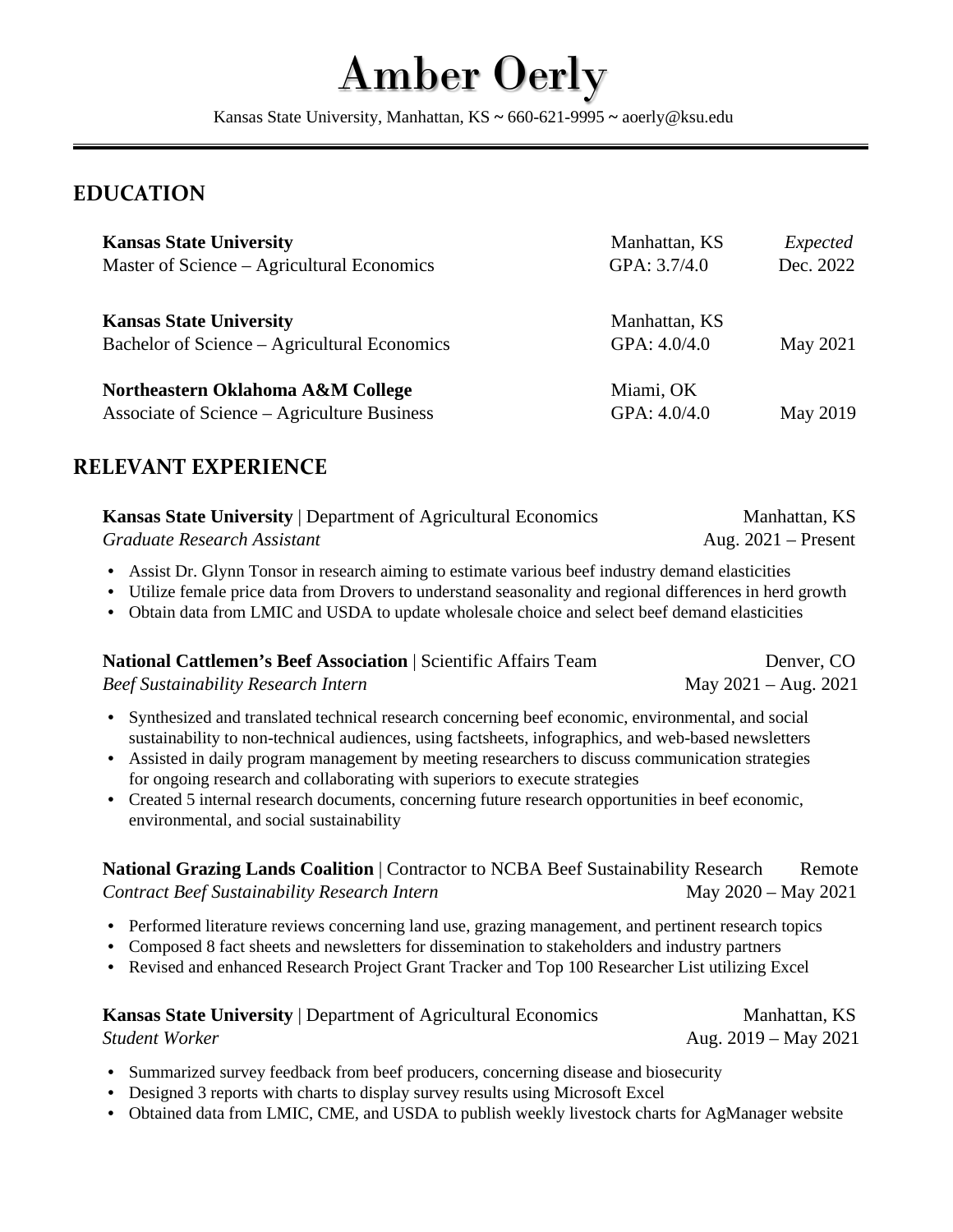#### **Senate Committee on Agriculture, Nutrition, & Forestry** | Chairman Roberts Washington, D.C. *Majority Staff Intern* Jan. 2020 – April 2020

- Facilitated correspondence and meetings between staff and guests serving as the first point-of-contact
- Evaluated USDA reports for environmental data and vetted nominees through intense literature screening
- Attended weekly hearings and briefings relevant to agriculture and created inter-office MEMOs

## **Noble Research Institute** | Producer Relations And Ardmore, OK *Lloyd Noble Scholar in Agriculture* May 2019 – Aug. 2019

- Conducted original Annual Rainfall Crop Insurance research to analyze the new dual use option
- Performed a financial analysis concerning the optimal age to cull a cow from beef cattle herd
- Attended farm visits with Noble consultants to determine the best ways to advance specific operations

### **ADDITIONAL WORK EXPERIENCE**

| <b>Oklahoma Department of Agriculture</b>   Market Development Division | Oklahoma City, OK      |
|-------------------------------------------------------------------------|------------------------|
| Intern                                                                  | May $2018 - Aug. 2018$ |
| <b>Northeastern Oklahoma A&amp;M College</b>   Agriculture Department   | Miami, OK              |
| <b>Student Researcher</b>                                               | Aug. $2017 - May 2019$ |

## **PEER REVIEWED JOURNAL ARTICLES**

**Oerly, Amber K**., Myriah D Johnson, and Jess Soule. "Economic, social, and environmental impacts of cattle on grazing land ecosystems." Rangelands Journal. 10.1016/j.rala.2021.12.003

## **PROFESSIONAL PRESENTATIONS AND PUBLICATIONS**

**Oerly, Amber K** and Myriah D Johnson. "Economics of Grazing Management." Selected Presentation for the 8th National Grazinglands Conference. Myrtle Beach, South Carolina. December 2021.

**Oerly, Amber K** and Myriah D Johnson. "Mental Health and Farm Stress of U.S. Beef Operations." Selected Presentation for the 8<sup>th</sup> National Grazinglands Conference. Myrtle Beach, South Carolina. December 2021.

Johnson, Myriah D. and **Amber K Oerly**. "Utilizing the Dual Use Insurance Option for Stocker Cattle." Selected Paper for the 2020 Virtual Agricultural & Applied Economics Association Annual Meeting in August 2020. [\(LINK\)](https://ageconsearch.umn.edu/record/304459?ln=en)

Johnson, Myriah D. and **Amber K Oerly**. "Economic Implications of Culling Five Year Old Cows." Selected Paper for the 2020 Virtual Western Agricultural Economics Association Annual Meeting in June 2020.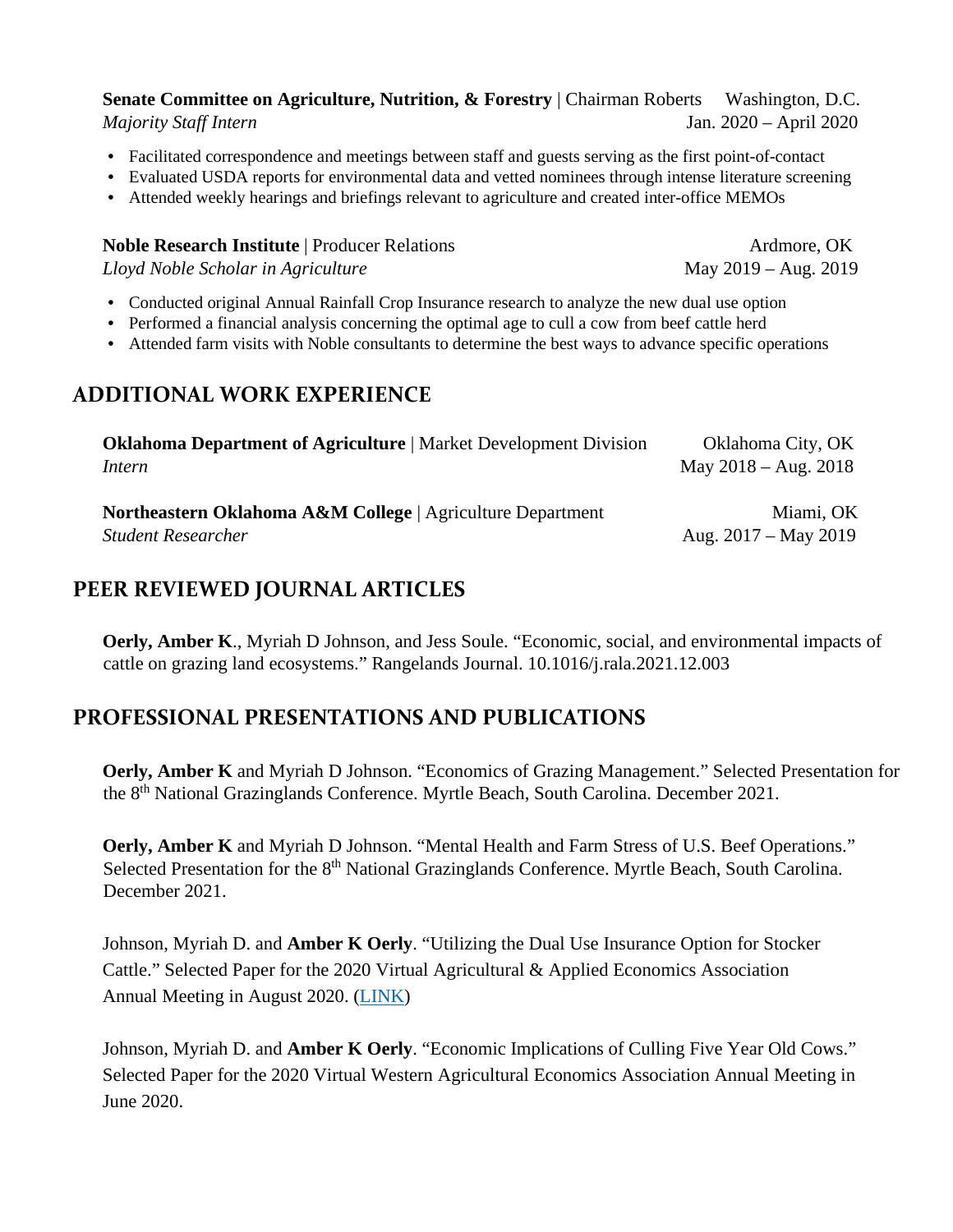**Oerly, Amber K**., Glynn T. Tonsor, and James L. Mitchell. "Traceability, Biosecurity and Health Management by U.S. Feedlot Operations - 2018 Survey Summery." October 2020. [\(LINK\)](https://www.agmanager.info/livestock-meat/cross-subject-areas/traceability-biosecurity-and-health-management-us-feedlot)

**Oerly, Amber K**., Glynn T. Tonsor, and James L. Mitchell. "Biosecurity and Health Management by U.S. Cattle Producers – 2018 Survey Summery." October 2020. [\(LINK\)](https://www.agmanager.info/livestock-meat/cross-subject-areas/biosecurity-and-health-management-us-cattle-producers-2018-survey)

**Oerly, Amber K**., Glynn T. Tonsor, and James L. Mitchell. "Traceability, Biosecurity and Health Management by U.S. Cow-Calf Operations – 2018 Survey Summery." October 2020. [\(LINK\)](https://www.agmanager.info/livestock-meat/cross-subject-areas/traceability-biosecurity-and-health-management-us-cow-calf)

## **SELECTED AWARDS & DISTINCTIONS**

| Farm Foundation   Agricultural Scholars Program<br>Ag Scholar                                                 | Jan. 2022 – Dec. 2022  |
|---------------------------------------------------------------------------------------------------------------|------------------------|
| Kansas State University   Center for Risk Management Education and Research<br><b>Student Fellow</b>          | Aug. $2021 - De. 2022$ |
| Kansas State University   Department of Agricultural Economics<br><b>Outstanding Senior Award</b>             | May 2021               |
| Kansas Food & Agricultural Policy Fellowship<br>Ag Policy Fellow                                              | Jan. 2020 - Dec. 2020  |
| <b>Kansas Farm Bureau</b><br><b>KFB</b> Collegiate Fellow                                                     | Aug. $2019 - May 2020$ |
| <b>National Corn Growers Association   NCGA &amp; BASF</b><br>Excellence in Agriculture Scholarship Recipient | Jan. 2019              |
| Northeastern Oklahoma A&M College<br>Top Graduate of Agriculture & Natural Resources                          | May 2019               |
| Northeastern Oklahoma A&M College   Agriculture Department<br><b>Outstanding Graduate Award</b>               | May 2019               |
| Northeastern Oklahoma A&M College<br>Top 10 Freshman Award                                                    | May 2018               |
| <b>National FFA Organization</b><br>American FFA Degree                                                       | Oct. 2018              |
| <b>Oklahoma Policy Institute   Summer Policy Institute</b><br>Selected Attendee & Graduate                    | Aug. 2018              |